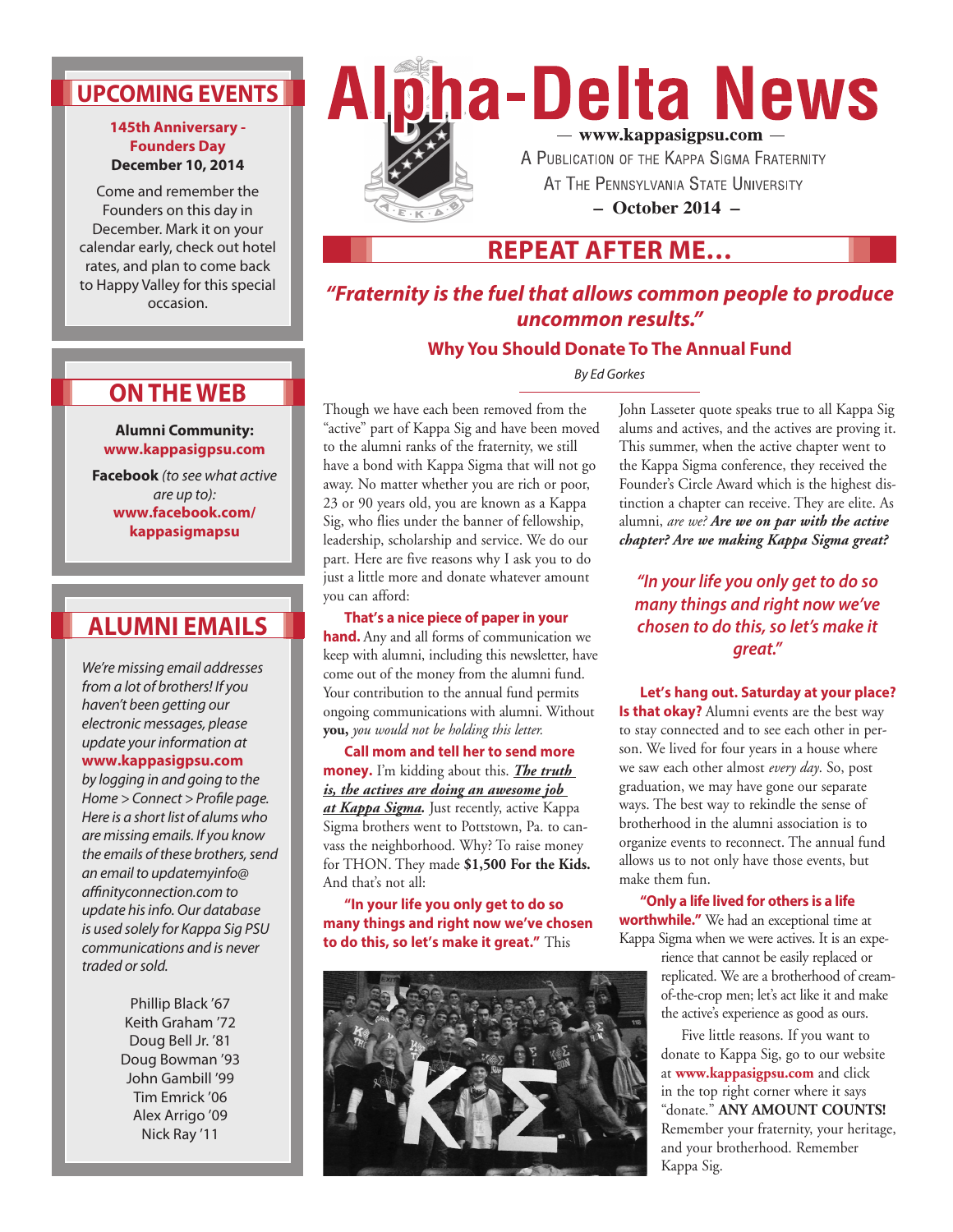## **NATIONAL RECOGNITION**

## **Alpha-Delta in Top 8 of 314 Eastern Chapters! And Chapter Advisor Receives a Nod from National**

This summer at the 2014 Eastern Leadership Conference, Alpha-Delta's current chapter advisor, Chad Joyce (Theta-Zeta, Eastern New Mexico University, '03), received an award for Outstanding Alumnus



Advisor. Chad grew up in Albuquerque, N.M., and served as his chapter's GS and Master of the Ritual before receiving an undergraduate degree in History. In 2004, he moved to State College and received a B.S. in IST from Penn State. Currently an IT manager at Penn State, Chad lives in State College with his wife, their two children and their two golden retrievers.

Also at the leadership conference, Alpha-

Delta chapter won many awards including Outstanding GS (**Mike Petrun**), Outstanding GMC (**Rob Sears**), the Silver Bowl (given to chapters who are above the all-mens' GPA for

six consecutive semesters), Founders' Award of Chapter Excellence (FACE) and Founders' Circle Award (the highest award a chapter can receive). There are over 300 chapters in Kappa Sigma; only eight are given this award.

Congratulations are definitely in order; the actives at Kappa Sig are proving that they are

some of the best Kappa Sigma brothers in the nation. Want to read more about Chad Joyce? Go to our website at **www.kappasigpsu.com**  and click under the "news" tab!



*2014 Eastern Leadership Conference*

## **PREP FOR THON 2015**

## **Charging Ahead to "Empower the Dreamers" Already a Busy Year for THON Chair Michael Rokosny**

For THON this year, actives took to the streets of Pottstown, Pa. to get donations. We caught up with THON Overall Chairman and Grand Scribe Michael Rokosny to find how the chapter is preparing for THON 2015, "Empower the Dreamers."

#### *Q. This fall's canvassing event was hosted by your family, right? So, for some of the alums who may not know, what is involved?*

A. Yes, my parents hosted the trip at our home in Pottstown, Pa. This was actually our fraternity's first-ever canvassing weekend. We arrived at my house Friday night and prepared all of our distribution materials. On Saturday morning, we broke up into teams of two or three and went door-to-door explaining to people what THON is and how they could donate to it.

#### *How well did it go? Did you get a lot of donations?*

When we asked for donations, we had multiple options for our donors. They could either donate in person with cash or a check, or they could donate online. For those who

wanted to donate online, we had a card for them that had all of the information on how the online process works. From this weekend, we had about \$1500 in cash and check donations. I will be notified in the coming weeks regarding our total donations online.

### *"Last year, our THON child Nick celebrated five years out of treatment and got to walk across the stage - it was truly special to see him in good health after such a long battle."*

*How many brothers participated?* 18 brothers participated in the event this weekend.

#### *Where can alums go to donate towards THON? What is your goal? What has been your progress toward that goal?* Alumni can visit our donation page*:*

**www.giveto.psu.edu/THON-KappaSigmaGammaSigmaSigma**. If they want to donate using cash or check, they

can email their names and addresses to me (mtrokosny@gmail.com). Also, we are looking for corporate sponsors. If anyone is interested, please email me. I will follow up with a packet that contains all of the information on how to use corporate funds to make a donation.

#### *How did you do last year?*

Last year we were fortunate enough to raise over \$78,000 dollars for the Four Diamonds Fund.

#### *What was the most memorable moment of last year's THON for the brothers?*

Last year, our THON child Nick celebrated five years out of treatment and got to walk across the stage during THON Weekend to be recognized. It was truly special to see him in good health after such a long battle.

*Don't forget to donate, Kappa Sig alums. It's For the Kids***.** *Please, go to* **www.giveto.psu.edu/THON-KappaSigmaGammaSigmaSigma** *and donate today!*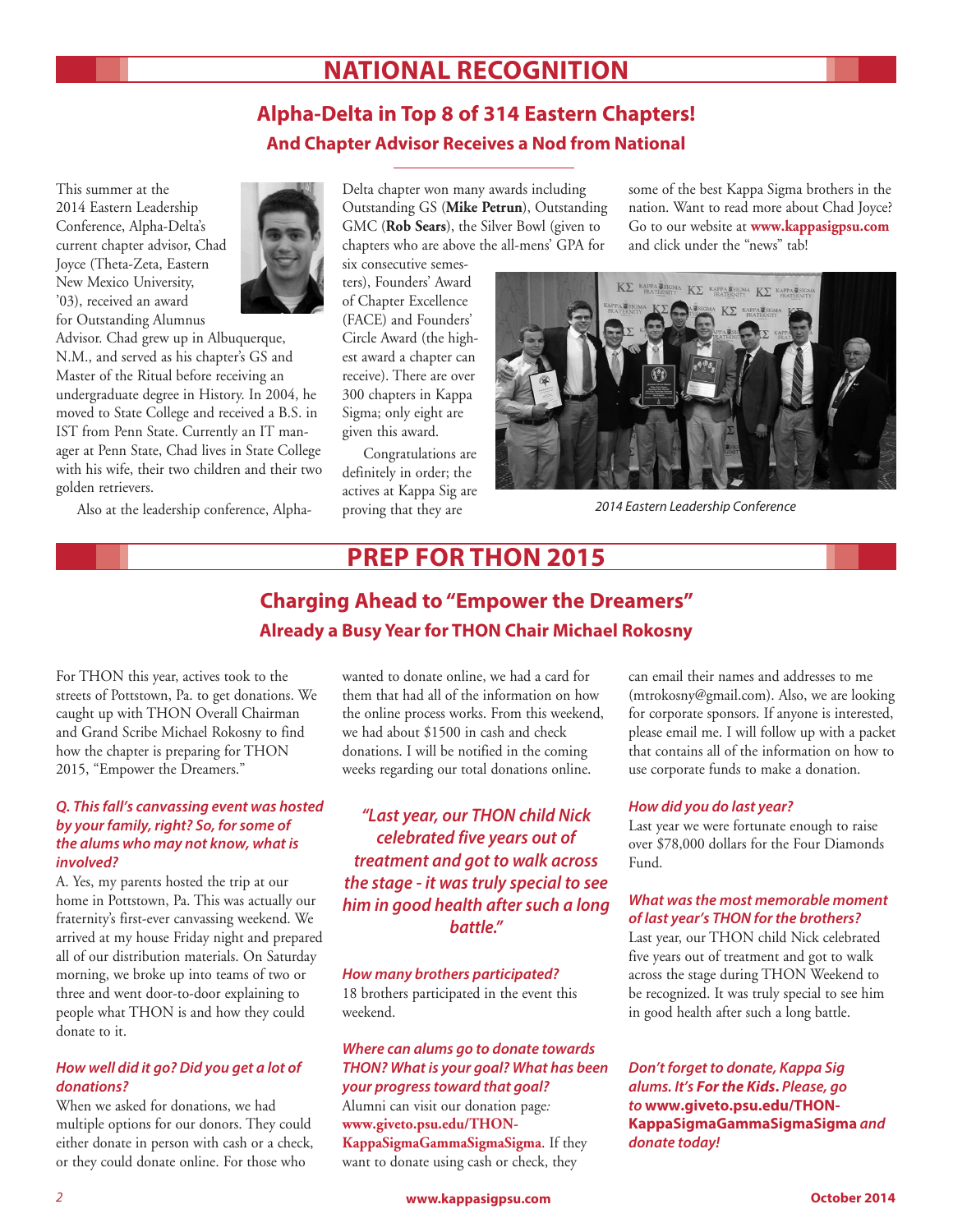## **HOMECOMING WEDDING**

### **Kappa Sig Alum Weds at Kappa Sig Tailgate**

At Homecoming, Kappa Sig alum **Ken Hinkle '68** got married to his now-wife, Jen Ports, at the Kappa Sig tailgate. An interesting idea, certainly, they exchanged vows in front of a tent surrounded by Kappa Sig brothers, decorations for the wedding, and food. This wasn't the original plan, however.

"We were at Penn State this past summer for a KS golf outing weekend," Hinkle explains. "While we were all dining together Saturday night, somehow the subject of our marriage came up. We mentioned that we were planning to go away sometime and have a low-key wedding (eloping as the newspaper said). We are still trying to figure out whose idea it was to get married at our KS homecoming tailgate party. Regardless, after eight years we both thought that now should be the time, and it would definitely



be low-key."

Perhaps the most intriguing part of the whole process was the fact that Hinkle and Ports decided to opt out of using traditional wedding bands and instead used necklaces.

"Neither of us had worn rings before of any kind. When we were at the jewelry store looking for the traditional wedding bands, we were talking with the sales person and discussing how we both never wore rings before. They introduced us to their jewelry designer/maker who asked a lot questions about the wedding and about what jewelry we both really like wearing. When we were done talking, he drew a quick sketch which became the idea behind the necklaces that we both happily and proudly wear now."

And Kappa Sig alums did not let the ceremony go on without a special touch.

"In addition to getting married, one of the other highlights was when all the Brothers sang the 'Kappa Sig Sweetheart' song to her at the end of the wedding. "

This bond that KS shares is probably a large influence on Hinkle's Kappa Sig pride.

"The bond that exists between all of the brothers (those who came before you, especially those who you shared the house with, and those who came after you) makes me the proudest. It was probably over 20 years ago



when I finally returned for a tailgate party. It is hard to put into words, but in your heart you know that you will always be welcomed and you know that they will always be there for you."

In a way, this speaks for all fraternalism, but there is one thing that separates Kappa Sig from the rest of the fraternities, which Hinkle expressed to all active members of Kappa Sig:

"I truly give all the credit to Penn State and KS for the successful career that I have had; the combination of the two changed my life entirely. KS is not just a four-year experience; it is a lifetime bond!"

Congratulations again, Ken Hinkle and Jen Ports!

## **FROM THE VAULTS**

## **Time in a Bottle…Or Picture Frame** *We Want Your Photos From Kappa Sig Past!*

Part of being an alum is looking at photographs and feeling slightly embarrassed at your fashion, but being proud of the experience that you had. Kappa Sigma does not have a lack of photos, but we always appreciate more! If you have any good photos laying around and have a good scanner, or a camera with photos, feel free to send them to alumninews@affinityconnection.com. Alternatively, you can go to our own alumni website (**www.kappasigpsu.com**) and upload them yourself using our "connect" button!

 Have some good photos, but don't have a way to scan and send? Email us at alumninews@affinityconnection.com for more information on how to send photos.

 Do you just want to look at the photos from yesteryear and get nostalgic for the past or the future, depending on whether or not you like reunions? Go to our alumni website and click photo albums, where you can see all of your wonderful photos!

 Please consider sending us some reminiscent photos to help all of us share in the alumni experience.